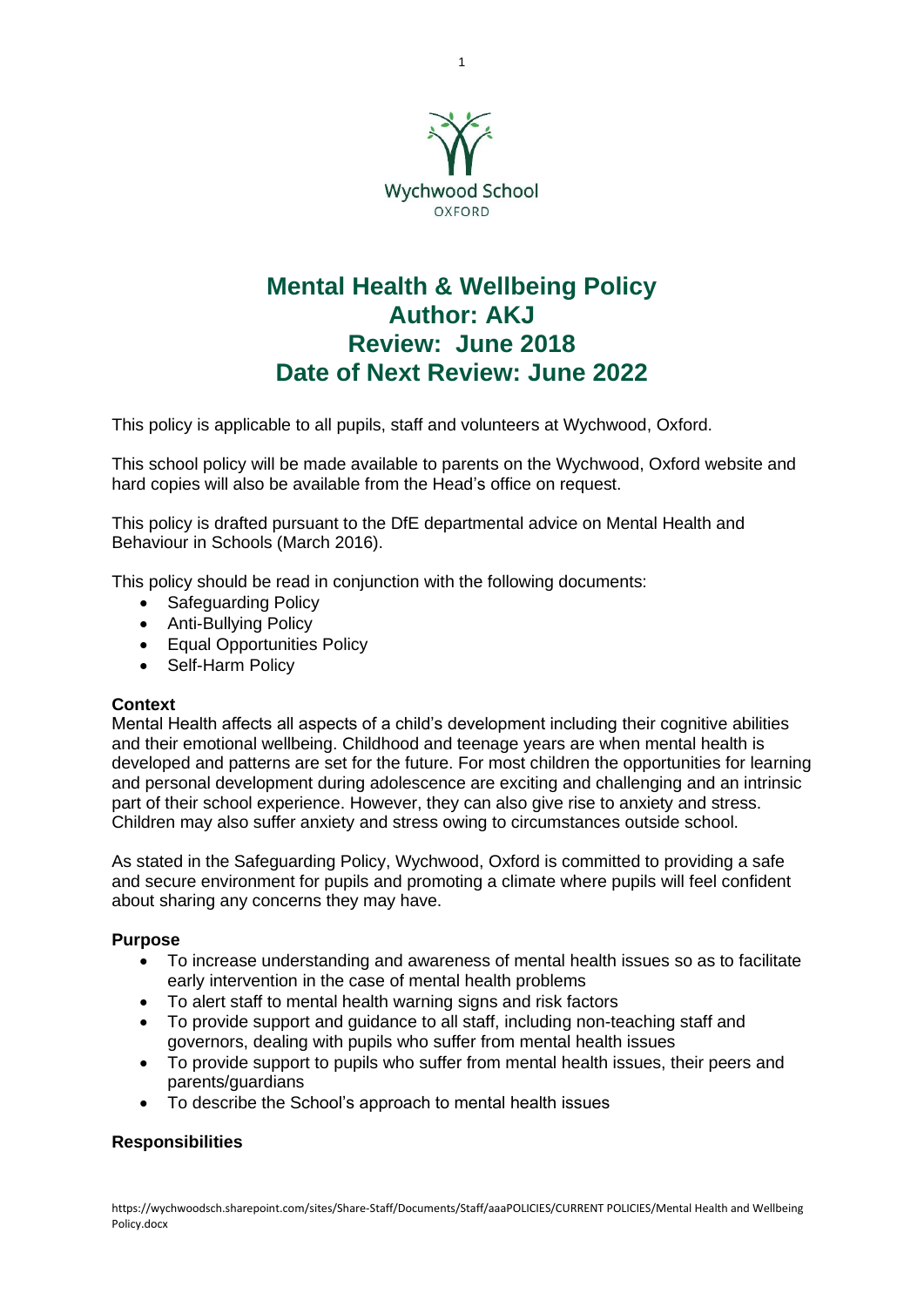All Wychwood, Oxford staff are responsible for fostering a culture which encourages pupils to discuss their problems openly, including any mental health concerns. Where a concern about a pupil's mental health is identified, the Senior Pastoral team (SPT) or the Designated Safeguarding Lead (DSL) will assess the risks to that pupil's welfare and will consult with the pupil, her parents (where appropriate) and other members of staff and school doctor (where appropriate and as necessary) to determine appropriate action to be taken to safeguard, support and monitor that pupil.

Those with day to day contact with pupils are likely to be best placed to spot any changes in behaviour which may indicate that a pupil is at risk of a mental health problem. They should report any concerns to the SPT or DSL in accordance with the terms of this policy.

# **1. Child Protection Responsibilities**

Wychwood, Oxford is committed to safeguarding and promoting the welfare of children and young people, including their mental health and emotional wellbeing. The School expects all staff and volunteers to share this commitment. We recognise that children have a fundamental right to be protected from harm and that pupils cannot learn effectively unless they feel secure. We therefore aim to provide an environment which; promotes selfconfidence, a feeling of self-worth and the knowledge that pupils' concerns will be listened to and acted upon. Every pupil should feel safe be healthy, enjoy and achieve, make a positive contribution and achieve economic wellbeing. (Every Child Matters, 2004, DfES)

### **2. Following Policy Procedure**

The Head as DSL and the Deputy Head as deputy DSL are responsible for ensuring that the procedures outlined in this policy are followed on a daily basis.

The school has appointed the Head as a senior member of staff with the necessary status and authority to be the Designated Safeguarding Lead responsible for matters relating to child protection and welfare. Parents are welcome to approach the Designated Safeguarding Lead if they have any concerns about the welfare of any child in the school, whether these concerns relate to their own child or any other. If preferred, parents may discuss concerns in private with the child's Housemistress who will notify the Designated Safeguarding Lead in accordance with these procedures.

# **3. Identifiable mental health issues addressed in this policy:**

- Anxiety and Depression
- Suicidal thoughts and feelings
- Eating disorders

Self-harm is addressed in the Self-Harm policy.

However, Wychwood, Oxford recognises that the disorders named in this policy do not cover all mental health problems, but rather the ones which pupils are at most risk of developing, at this age and stage. Illnesses such as schizophrenia, bipolar and personality disorders may develop in late adolescence and early adulthood and staff should remain alert to this possibility. Where staff are concerned about disorders not specifically mentioned in this policy, they should flag up concerns with the DSL or deputy DSL immediately and the school will take all such concerns seriously.

### 4. **Signs and symptoms of mental or emotional concerns.**

These are outlined in appendices I, II & III

# **5. Procedures**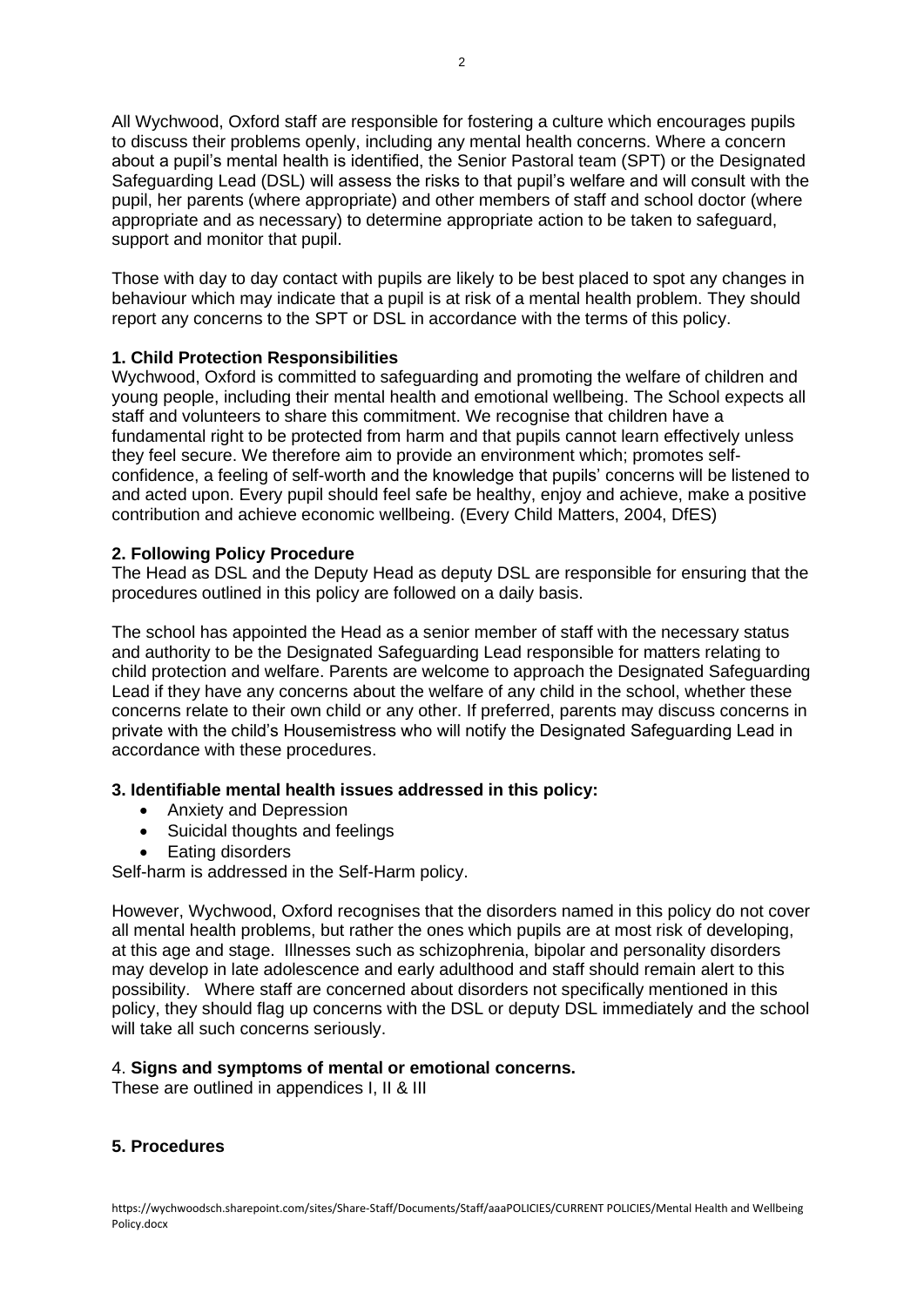The school may become aware of concerns over a pupil's mental health in a variety of different ways, including where:

- A pupil acknowledges that they have a problem and seeks help;
- A pupil exhibits consistent disruptive, unusual or withdrawn behaviour which may be indicative of an underlying problem and/or indicates that a pupil could be at risk of developing mental health problems;
- A member of staff, parent or another adult reports concerns about, or issues relating to, a pupil's mental health or behaviour;
- Where another pupil or child reports concerns about, or issues relating to, a pupil's mental health or behaviour

The School will take all reports of concerns over the mental health and wellbeing of its pupils seriously and not delay in investigating and, if appropriate, in putting support in place, including where necessary, taking immediate steps to safeguard a pupil.

School staff should familiarise themselves with the risk factors and warning signs outlined at Appendices, I, II & III. Figure 1 outlines the procedures that must be followed when staff have a welfare concern about a pupil.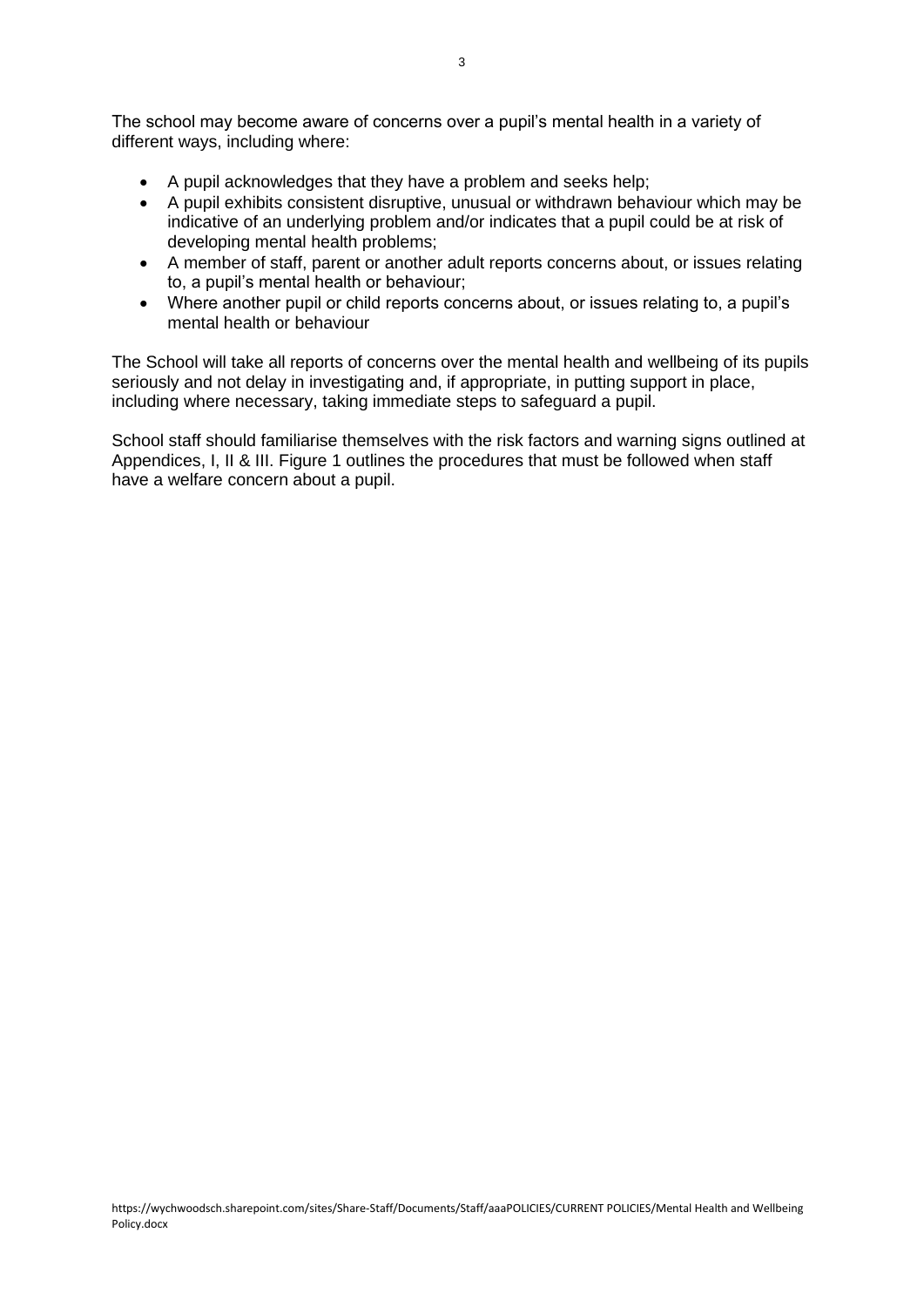

The DSL will decide on the appropriate course of action. An assessment of immediate risk will be made (in consultation with SPT, the form and progress tutors, and the housemistress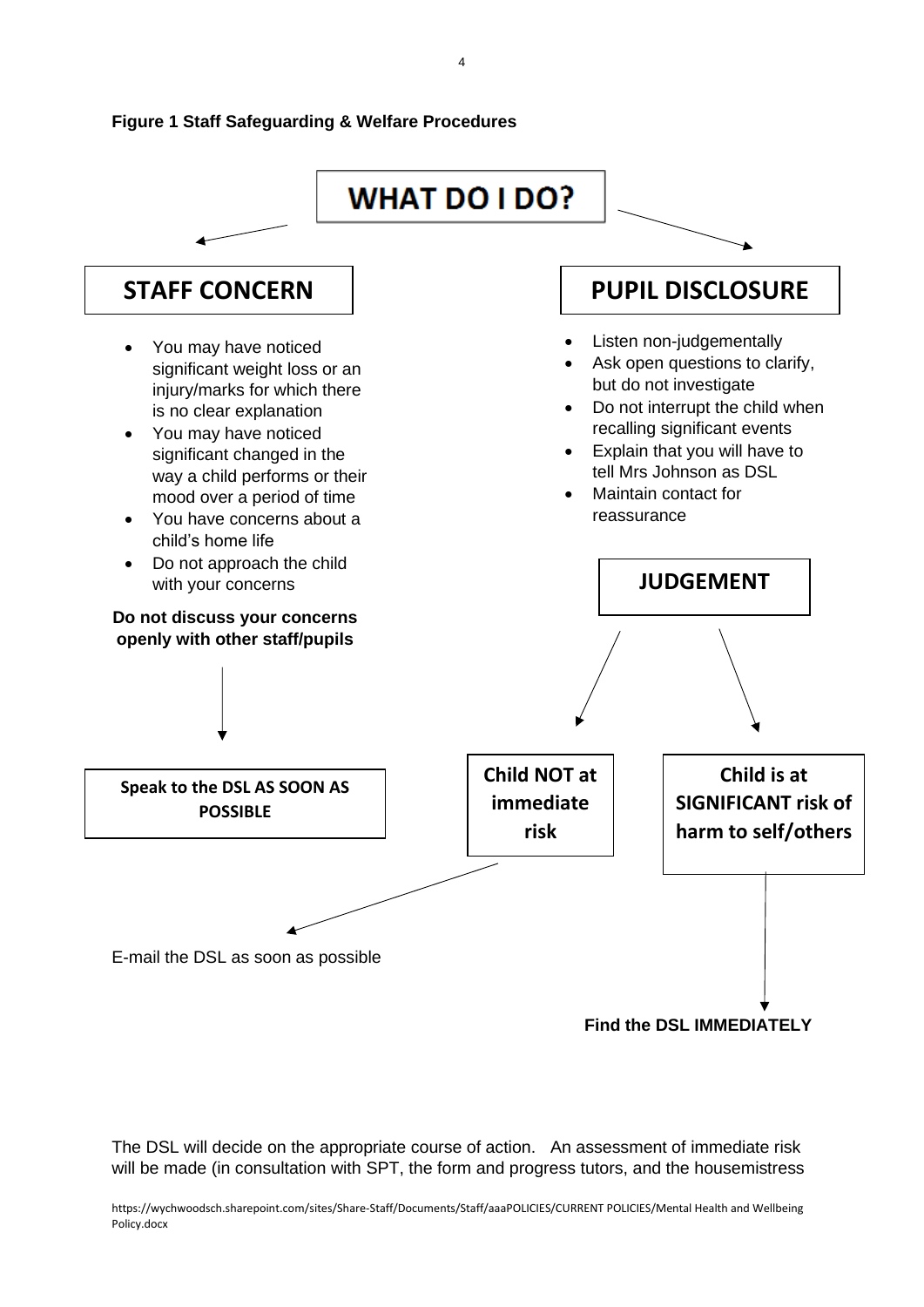where appropriate) and a decision taken as to whether any further action is required. This may include.

- Immediate medical assistance and/or
- Contacting parents/guardians were appropriate
- Arranging professional assistance e.g. doctor/nurse
- Arranging an appointment with a counsellor
- Giving advice to parents, teachers and other pupils
- The DSL will discuss the matter with the pupil to develop a strategy to support and assist HER
- Support for the friends of the affected pupil, where appropriate.

Where it is decided that support and/or intervention is required, the DSL will ensure that the pupil is monitored and periodically review the pupil's welfare plan, seeking advice as necessary. The assessment will include consideration as to whether further medical intention and/or a CAMHS referral should be sought.

### **6. Parents/Guardians**

We recognise that our pupils (day and boarders) come from a wide variety of backgrounds (including overseas) with differing attitudes and approaches to mental health issues. It is important that the families of pupils who have, or have had, mental health problems are encouraged to share this information with the DSL. The School needs to know of the pupil's circumstances in order to provide proper support and ensure that reasonable adjustments can be made to enable them to learn and study effectively. Parents must disclose any known mental health problems or any concerns they may have about a pupil's mental health or emotional wellbeing. This includes any changed in family circumstances that may impact the pupil's wellbeing.

Pupils and their families can share their relevant health information on the understanding that the information will be shared on a strictly need-to-know basis.

### **7. Confidentiality and information sharing**

Pupils may choose to confide in a member of school staff if they are concerned about their own welfare or that of a peer. Pupils should be made aware that it may not possible for staff to offer complete confidentiality in cases of pupil welfare. If a member of staff considers a pupil to be at serious risk of harm then confidentiality cannot be kept. It is important not to make promises of confidentiality that cannot be kept even if a pupil puts pressure on a member of staff to do so. The DSL may decide to share relevant information with certain colleagues on a need-to-know basis.

The School will balance a pupil's right of confidentiality against the School's overarching duties to safeguard pupils' health, safety and welfare and to protect pupils from suffering significant harm.

Where a pupil withholds consent and/or in any other circumstances where the School considers it necessary and proportionate to the need and level of risk, confidential information may be shared with staff, parents, medical professionals and external agencies (such as Oxfordshire Safeguarding Children's Board, OSCB) on a need-to-know basis.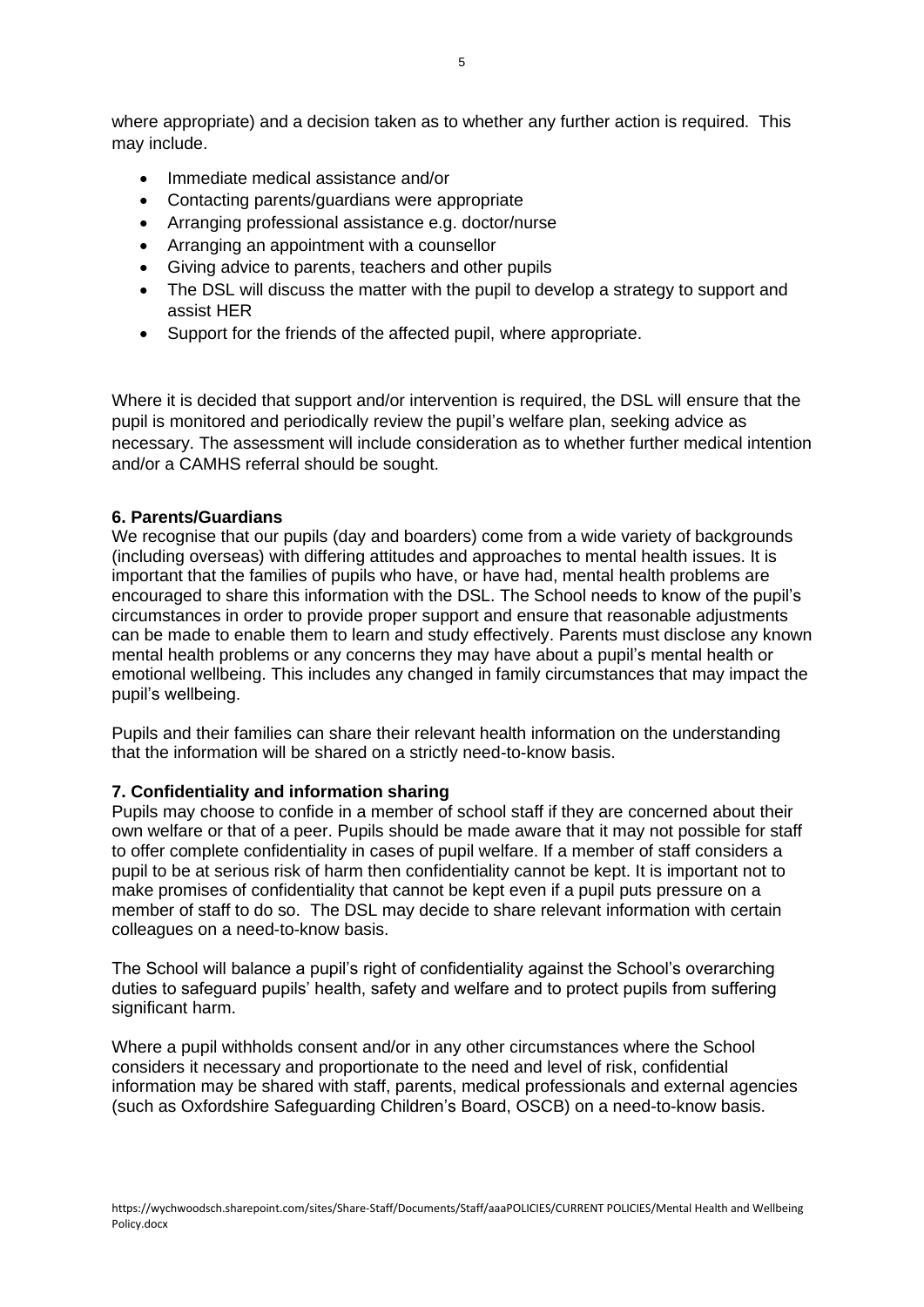#### **8. Pupil Absence**

If a pupil is absent from school for any length of time then appropriate arrangements will be made to send work home if the pupil is judged able to work effectively. This may be in discussion with any medical professionals who may be treating a pupil.

If the School considers that the presence of a pupil in school is having a detrimental effect to the wellbeing and safety of other members of the community or that a pupil's mental health concerns cannot be managed effectively and safely within the School, the Head reserves the right to request that parents withdraw their child temporarily until appropriate reassurances have been met.

Should a pupil require some time out of school, the School will be fully supportive of this and every step will be taken in order to ensure a smooth reintegration back into school, when the pupil is ready to return. The DSL will draw up an appropriate welfare plan. The pupil should have as much ownership as possible with regards to the welfare plan so that they feel they have control over the situation. If a phased return to school is deemed appropriate, this will be agreed with the parents and medical professionals.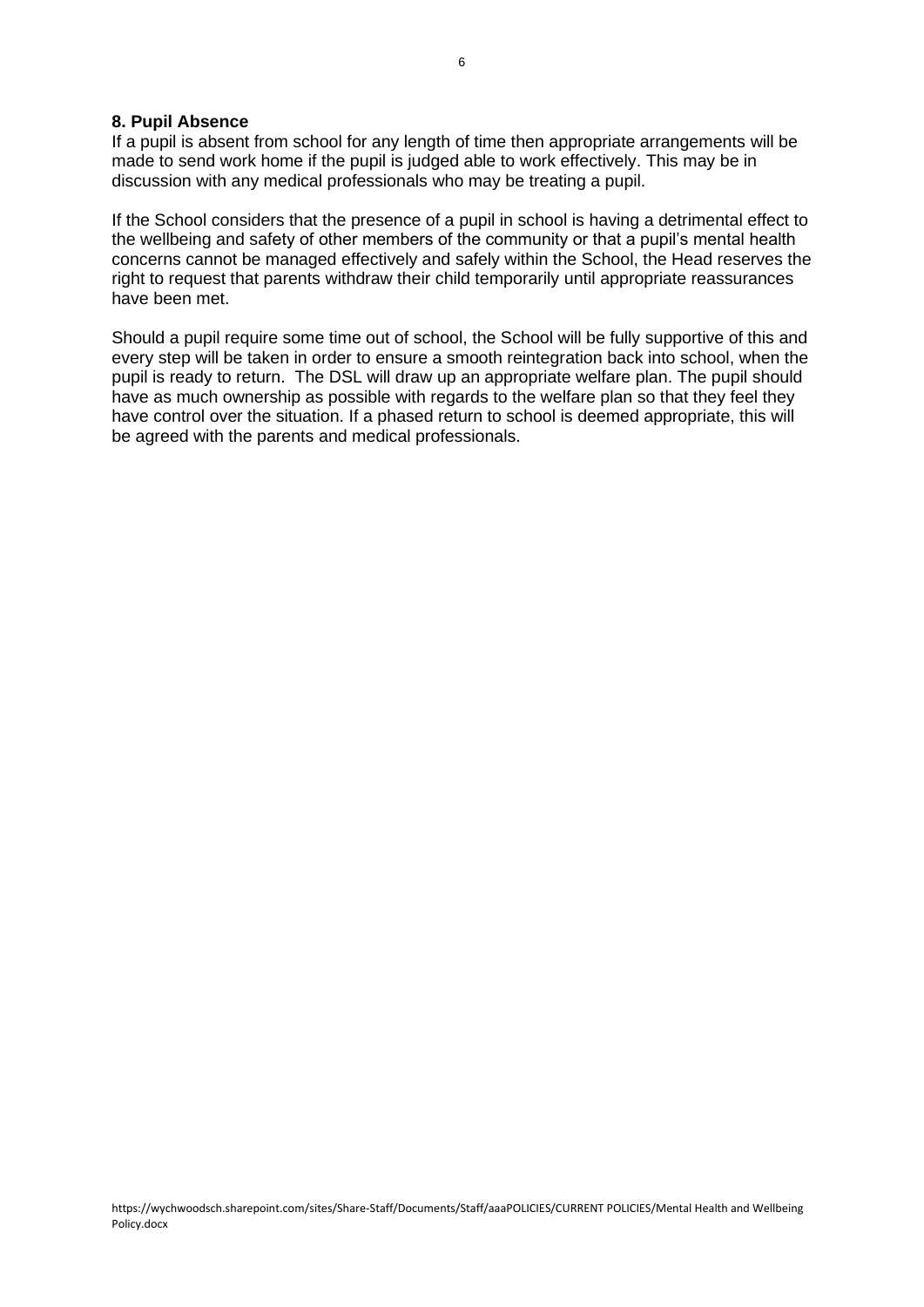# **Appendix 1**

# **Mental Health: Risk Factors, Warning Signs and Case Management**

In reading the following, staff should be aware that mental health issues, especially depression, are complex, currently poorly understood and may have a genetic component in terms of conferring vulnerability. Mental health problems can emerge for no obvious environmental reason and there may be no obvious risk factor when assessing for mental health issues. Hence staff should be alert for signs across all pupils regardless of whether they have environmental risk factors or not.

# **Anxiety and Depression**

All children and young people get anxious at times; this is a normal part of their development. Welfare concerns are raised when anxiety is impairing their development, or having a significant effect on their schooling or relationships.

Anxiety disorders include:

- Generalised anxiety disorder (GAD)
- Panic disorder and agoraphobia
- Acute stress disorder (ASD)
- Separation anxiety
- Post-traumatic stress disorder
- Obsessive-compulsive disorder
- Phobic disorders (including social phobia)

Symptoms of an anxiety disorder can include: *Physical effects* 

- Cardiovascular palpitations, chest pain, rapid, heartbeat, flushing
- Respiratory hyperventilation, shortness of breath
- Neurological dizziness, headache, sweating, tingling and numbness
- Gastrointestinal choking, dry mouth, nausea, vomiting, diarrhoea
- Musculoskeletal muscle aches and pains, restlessness, tremor and shaking

# *Psychological effects*

- Unrealistic and/or excessive fear and worry (about past or future events)
- Mind racing or going blank
- Decreased concentration and memory
- Difficulty making decisions

# *Irritability, impatience, anger*

- Confusion
- Restlessness or feeling on edge, nervousness
- Tiredness, sleep disturbances, vivid dreams
- Unwanted unpleasant repetitive thoughts

# *Behavioural effects*

- Avoidance of situations
- Repetitive compulsive behaviour e.g. excessive checking
- Distress in social situations
- Urges to escape situations that cause discomfort (phobic behaviour)

It is common for people to have some features of several anxiety disorders. A high level of anxiety over a long period will often lead to depression and long periods of depression can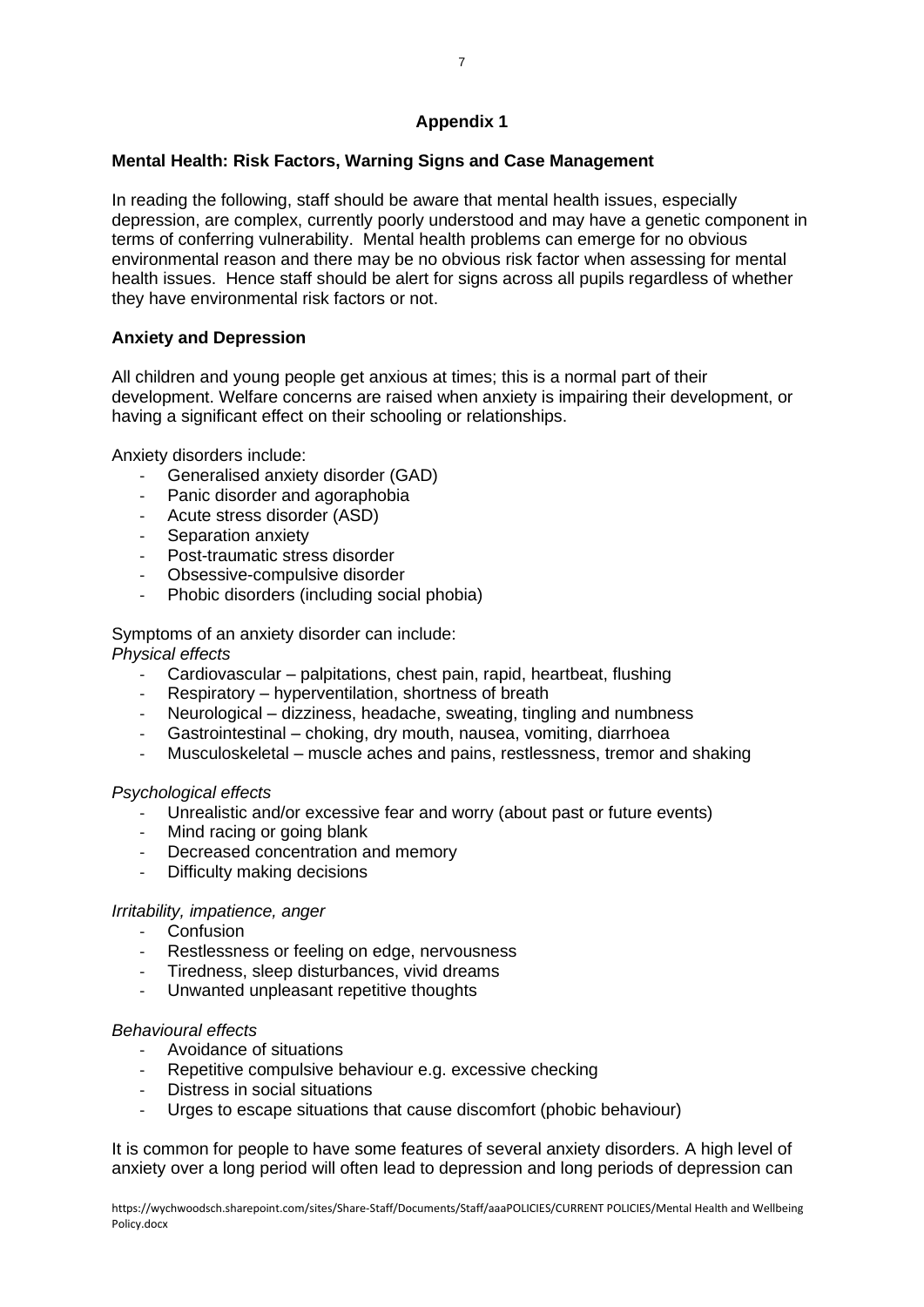provide symptoms of anxiety. Many young people have a mixture of symptoms of anxiety and depression as a result.

### **Depression**

Risk Factors:

- Experiencing other mental or emotional problems<br>- Divorce of parents
- Divorce of parents
- Perceived poor achievement at school
- Bullying
- Developing a long term physical illness
- Death of someone close
- Break up of a relationship

Some people will develop depression in a distressing situation, whereas others in the same situation may not.

**Symptoms** 

- Effects on emotion: sadness, anxiety, guilt, anger, mood swings, lack of emotional responsiveness, helplessness, hopelessness.
- Effects on thinking: frequent self-criticism, self-blame, worry, pessimism, impaired memory and concentration, indecisiveness, confusion and a tendency to believe others see you in a negative light
- Thoughts of death or suicide
- Effects on behaviour: crying spells, withdrawal from others, neglect of responsibilities, loss of interest in personal appearance, loss of motivation. Engaging in risk-taking behaviours such as self-harm, misuse of alcohol and other substances, risk-taking sexual behaviour.
- Physical effects: chronic fatigue, lack of energy, sleeping too much or too little, overeating or loss of appetite, constipation, weigh loss or gain, irregular menstrual cycle, unexplained aches and pains.

# **Suicidal thoughts and feelings**

Any suggestion that a pupil may be considering suicide should always be taken very seriously.

Pupils are instructed to inform a member of staff immediately if they are feeling low or suicidal, or if another pupil confides suicidal thoughts to them.

Members of staff will respond in accordance with the following protocol:

1. Assess the immediate risk and take whatever urgent action is necessary, which may include immediately calling 999 in an emergency.

2. Report immediately by telephone to DSL or deputy DSL.

3. A full risk assessment will be undertaken by the DSL, pastoral staff and housemistress and, if appropriate, the form teacher. The assessment will include a decision as to whether further medical intervention or a CAMHS/psychiatric referral is needed.

4. The pupil may be asked to undertake counselling, and to that end, professional advice concerning the management of, and support for, the pupil will be sought. This will include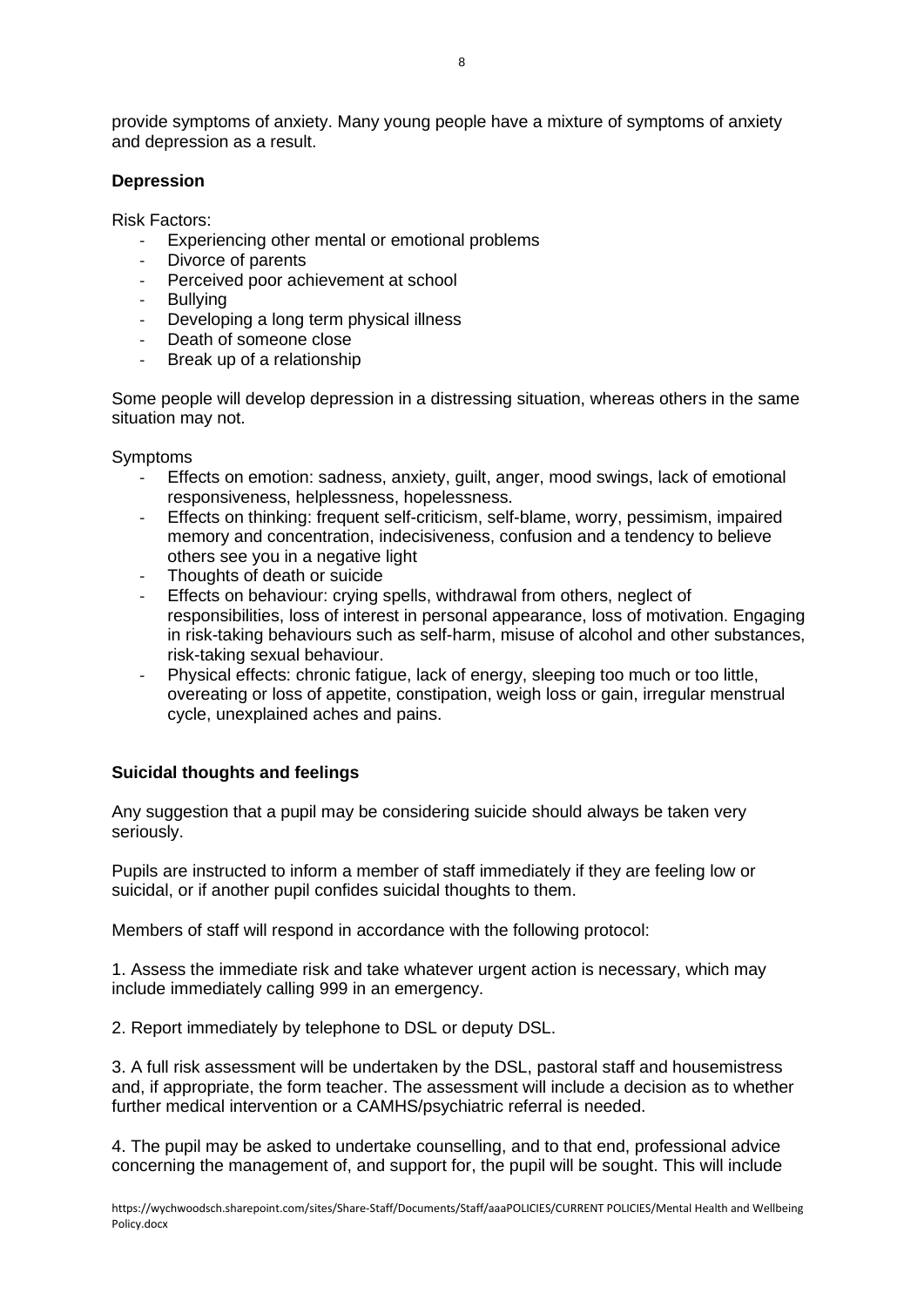assessing the feasibility of the pupil's continued presence at the School. Consideration will be given as to whether or not the pupil may benefit from a period at home/away from school.

5. Parents will be informed at the earliest opportunity.

### **Eating Disorders**

Anorexia nervosa and bulimia nervosa are the major eating disorders. People with anorexia live at a low body weight, beyond the point of slimness and in an endless pursuit of thinness by restricting what they eat and sometimes compulsively over-exercising. In contrast, people with bulimia have intense cravings for food, secretively overeat and then purge to prevent weight gain (by vomiting or use of laxatives, for example)

### Risk Factors

The following risk factors, particularly in combination, may make a young person more vulnerable to developing an eating disorder:

- Difficulty expressing feelings and emotions
- A tendency to comply with others' demands
- Very high expectation of achievement
- A home environment where food, eating, weight or appearance have a disproportionate significance
- An over-protective or over-controlling home environment
- Poor parental relationship and arguments
- Neglect or physical, sexual or emotional abuse
- Overly high family expectations of achievement
- Being bullied, teased or ridiculed due to weight or appearance
- Pressure to maintain a high level of fitness/low body weight for e.g. sport or dancing
- Attending an all-girls school

### Warning Signs

School staff may become aware of warning signs, which indicate a pupil is experiencing difficulties that may lead to an eating disorder. These warning signs should always be taken seriously and staff observing any of these warning signs should follow the School's safeguarding procedures.

### *Physical signs*

- Weight loss
- Dizziness, tiredness, fainting
- Feeling cold
- Hair becomes dull or lifeless
- Swollen cheeks
- Calloused knuckles
- Tension headaches
- Sore throats / mouth ulcers
- Tooth decay
- Restricted eating
- Skipping meals
- Scheduling activities during lunch
- Strange behaviour around food
- Wearing baggy clothes
- Wearing several layers of clothing
- Excessive chewing of gum/drinking water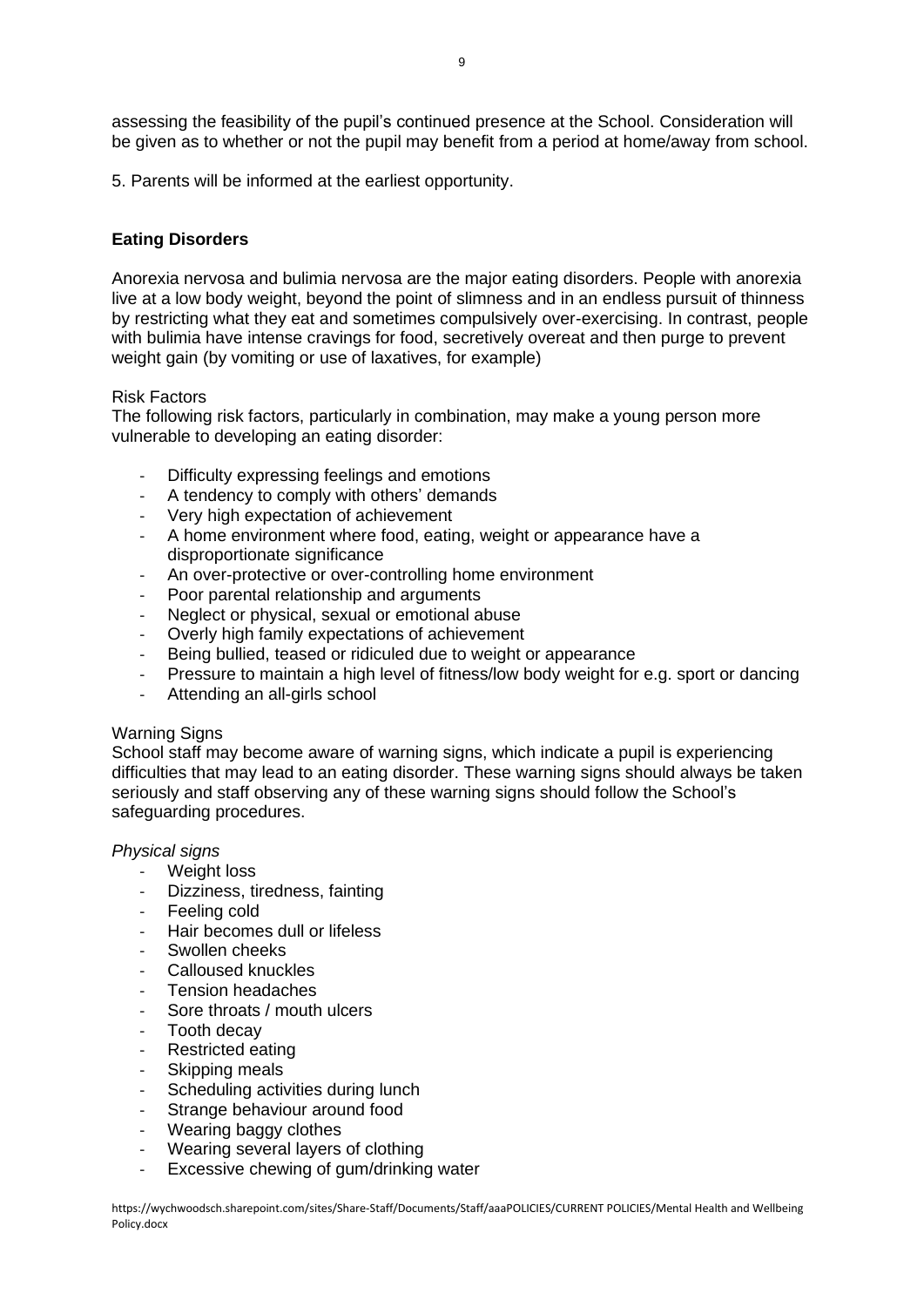- Increased conscientiousness
- Increasing isolation / loss of friends
- Believes she is fat when she is not
- Secretive behaviour
- Visits the toilet immediately after meals
- Excessive exercise

### *Psychological Signs*

- Preoccupation with food
- Sensitivity about eating<br>- Denial of hunger despite
- Denial of hunger despite lack of food
- Feeling distressed or guilty after eating
- Self-dislike
- Fear of gaining weight
- Excessive perfectionism

### Management of eating disorders in school

Following investigation and after consultation with the pupil, where there is found to be indicators of concern for disordered eating, the DSL will refer the pupil to the School's Doctor if a boarder or the family doctor if a day girl for clinical assessment.

Taking part in sports and activities is an essential part of school life for pupils. Excessive exercise, however, can be a behavioural sign of an eating disorder. If the DSL and relevant medical and mental health professionals deem it appropriate they may liaise with PE staff to monitor the amount of exercise a pupil is doing in school. They may also request that the PE staff advise parents of a sensible exercise programme for out of school hours. All PE teachers at the school will be made aware of which pupils have a diagnosed eating disorder. The school will not discriminate against pupils with an eating disorder and will enable them whenever medically appropriate, to be involved in sports. Advice will be taken from medical professionals, however, and the amount and type of exercise will be closely monitored.

### Pupils undergoing treatment for/recovering from Eating Disorders

The decision about how, or if, to proceed with a pupil's schooling while they are suffering from an eating disorder should be made on a case by case basis. Input for this decision will be co-ordinated by the DSL and should come from the pupil, her parents, the relevant medical and mental health staff, housemistress and members of any multi-disciplinary medical team treating the pupil.

The reintegration of a pupil into school following a period of absence should be handled sensitively. The pupil, her parents, housemistress and members of the multi-disciplinary medical team treating the pupil should be consulted during both the planning and reintegration phase. Any meetings with a pupil and/or their parents and school Safeguarding team should be recorded in writing by the DSL and include:

- Dates and times
- An action plan
- Concerns raised
- Details of anyone else who has been informed

This information should be stored in the pupil's safeguarding and welfare file held by the Designated Safeguarding Lead (DSL)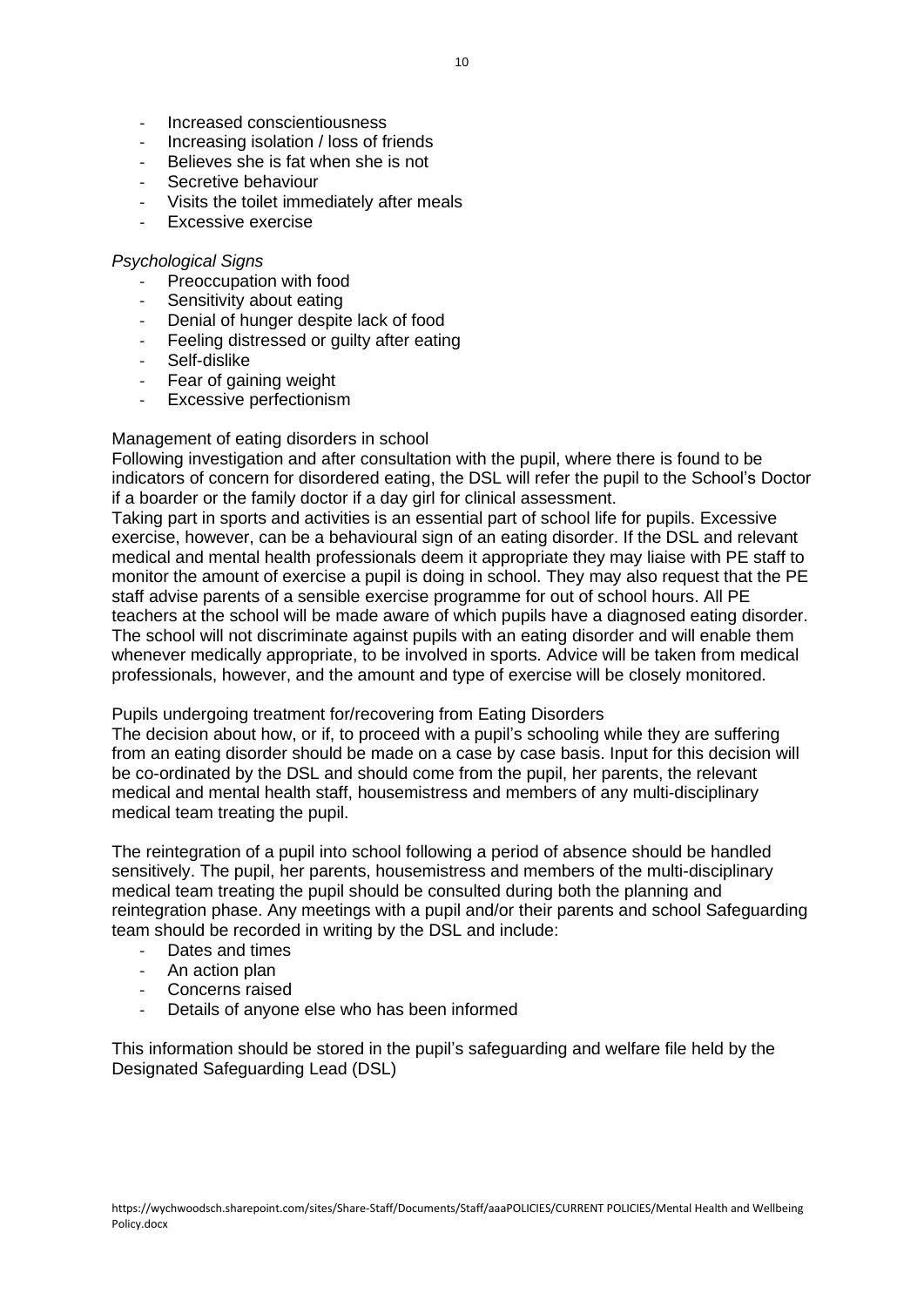Please also see the Self-Harm Policy. Self-harm is any behaviour where the intent is to deliberately cause harm to one's own body by:

- Cutting, scratching, scraping or picking skin
- Swallowing inedible objects
- Taking an overdose of prescription or non-prescription drugs
- Swallowing hazardous materials or substances
- Burning or scalding
- Hair-pulling
- Banging or hitting the head or other parts of the body
- Scouring or scrubbing the body excessively

### *Risk Factors*

The following risk factors, particularly in combination, may make a young person particularly vulnerable to self-harm:

- Depression/anxiety
- Poor communication skills
- Low self-esteem
- Poor problem-solving skills
- Hopelessness
- Impulsivity
- Drug or alcohol abuse
- More common in girls

### *Family Factors*

- Unreasonable expectations
- Neglect or physical, sexual or emotional abuse
- Poor parental relationships and arguments
- Depression, self-harm or suicide in the family

### *Social factors*

- Difficultly in making relationships/loneliness
- Being bullied or rejected by peers

### *Possible warning signs include:*

- Changed in eating/sleeping habits (e.g. pupil may appear overly tired if not sleeping well)
- Increased isolation from friends or family, becoming socially withdrawn
- Changes in activity and mood e.g. more aggressive or introverted than usual
- Lowering of academic achievement
- Talking or joking about self-harm or suicide
- Abusing drugs or alcohol
- Expressing feelings of failure, uselessness or loss of hope
- Changes in clothing e.g. always wearing long sleeves, even in very warm weather
- Unwillingness to participate in certain sports activities e.g. swimming

Any member of staff who is aware of a pupil engaging in or suspected to be at risk of engaging in self-harm should follow the school's Safeguarding policy, the school's Self-Harm policy and consult the DSL.